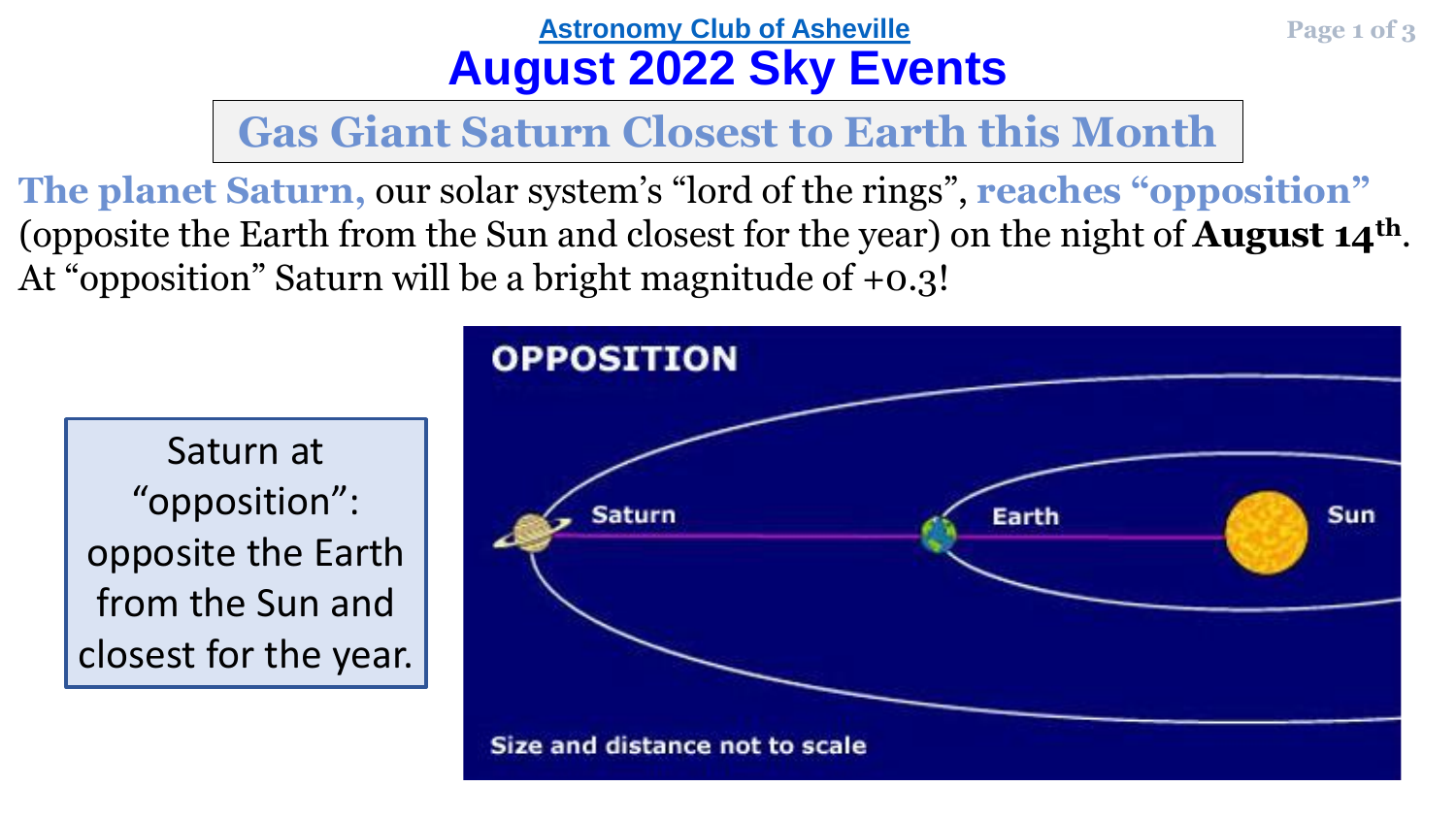## **[Astronomy Club of Asheville](https://www.astroasheville.org/) Page 2 of 3 August 2022 Sky Events**

## **Gas Giant Saturn Closest to Earth this Month**

- At this opposition, Saturn's ring system will be tipped at a 13.9° angle, with its northern hemisphere tilted our way, and its angular size, from one end of the rings to the other, at 42 arc seconds.
- Saturn is a fast rotator, with only a 10.7-hour day, but its orbit about the Sun takes 29.46 Earth years. Its disk is about 75,000 miles in diameter, but its icy ring system is some 175,000 miles across, with an average thickness of only 10 meters!

Besides easily observing Saturn's spectacular ring system, modest amateur telescopes typically see up to 6 of Saturn's 83 known moons, including its largest and most famous moon – Titan.



NASA's Cassini Spacecraft image